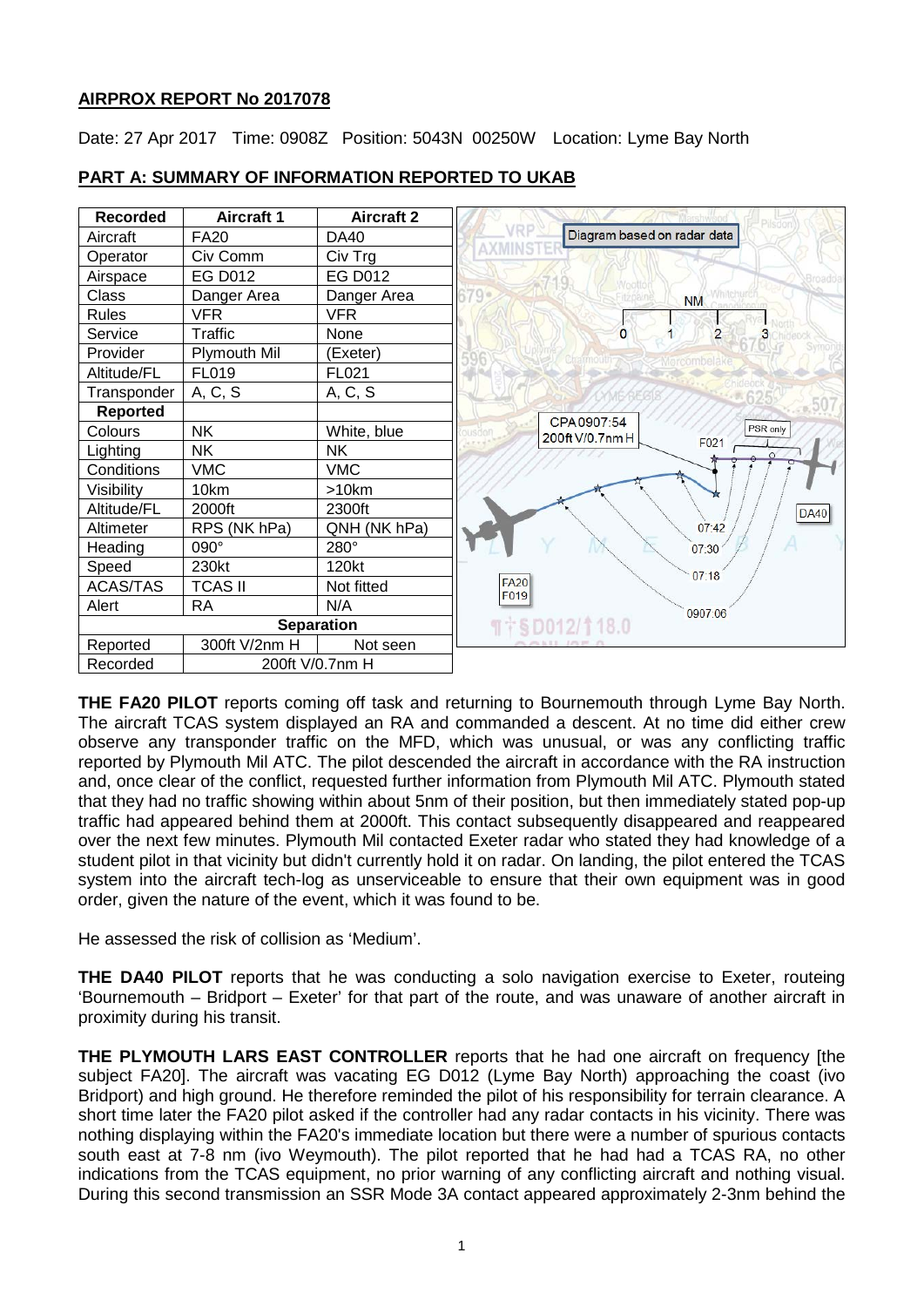FA20. The contact quickly disappeared from radar and there was no associated Mode 3C. The controller reported this to the FA20 pilot who informed him that his cockpit indications were unusual. The Mode 3A contact reappeared long enough for the controller to associate the squawk with Exeter radar. He informed the FA20 pilot that he was going to contact Exeter for Traffic Information and the FA20 pilot stated that he would hold in the Weymouth area. Exeter were aware of the aircraft inbound with a student pilot on a solo navigation exercise but that the pilot had not yet established communications with Exeter Radar. The controller informed the FA20 pilot of the details he had obtained, and the FA20 pilot reaffirmed his intention to file an Airprox. Throughout this time, the conflicting aircraft's SSR appeared and disappeared a number of times. Whilst there is an area of high ground in the vicinity, with the potential to lose contact with aircraft at low level, there were other aircraft a short time later that were operating in the same location, and lower, but were not fading in and out of radar coverage.

Plymouth Mil does not operate with a radar supervisor.

**THE EXETER CONTROLLER** did not submit a report to the Airprox Board but in subsequent conversation it was established that the DA40 pilot had been pre-noted by Bournemouth at 0848, who were requested to send the DA40 pilot to the Exeter South frequency. The DA40 pilot called at 0903 but evidently could not hear the controller reply. The DA40 pilot then called on the Exeter North frequency at 0905, 0906, 0908 and 0909 with the controller replying on each occasion that he was heard. The controller called the DA40 pilot at 0912 and 2-way communication was established.

**THE BOURNEMOUTH CONTROLLER** did not submit a report to the Airprox Board but in subsequent conversation it was established that the DA40 pilot had been in receipt of a Traffic Service and was transferred to Exeter radar at 0902, at a position 6nm northwest of Weymouth.

### **Factual Background**

The weather at Yeovilton was recorded as follows:

METAR EGDY 270850Z 29009KT 9999 FEW030 SCT120 08/01 Q1021 BLU NOSIG=

### **Analysis and Investigation**

### **UKAB Secretariat**

The FA20 and DA40 pilots shared an equal responsibility for collision avoidance and not to operate in such proximity to other aircraft as to create a collision hazard<sup>[1](#page-1-0)</sup>. If the incident geometry is considered as head-on or nearly so then both pilots were required to turn to the right<sup>[2](#page-1-1)</sup>, which the FA20 did.

TCAS modelling of the closing geometry indicated that the FA20 TCAS would have generated an RA at about 1.4nm separation had the DA40 SSR transponder been selected on. The first indication of the DA40 SSR on area radar replay was at a separation of 1.1nm, inside the FA20 TCAS RA boundary and hence generated an immediate TCAS RA, in this case a 'DESCEND' RA.

Plymouth Mil is the controlling authority for access to EG D012 (Lyme Bay North). No permission was given to the DA40 pilot to enter the danger area.

Figures 1 below shows the DA40 within the EG D012 range complex heading west as the FA20 turns away, presumably in response to the TCAS RA, and the aircraft pass each other with a CPA of 200ft V and 0.7nm H.

l

<span id="page-1-0"></span><sup>1</sup> SERA.3205 Proximity.

<span id="page-1-1"></span><sup>2</sup> SERA.3210 Right-of-way (c)(1) Approaching head-on.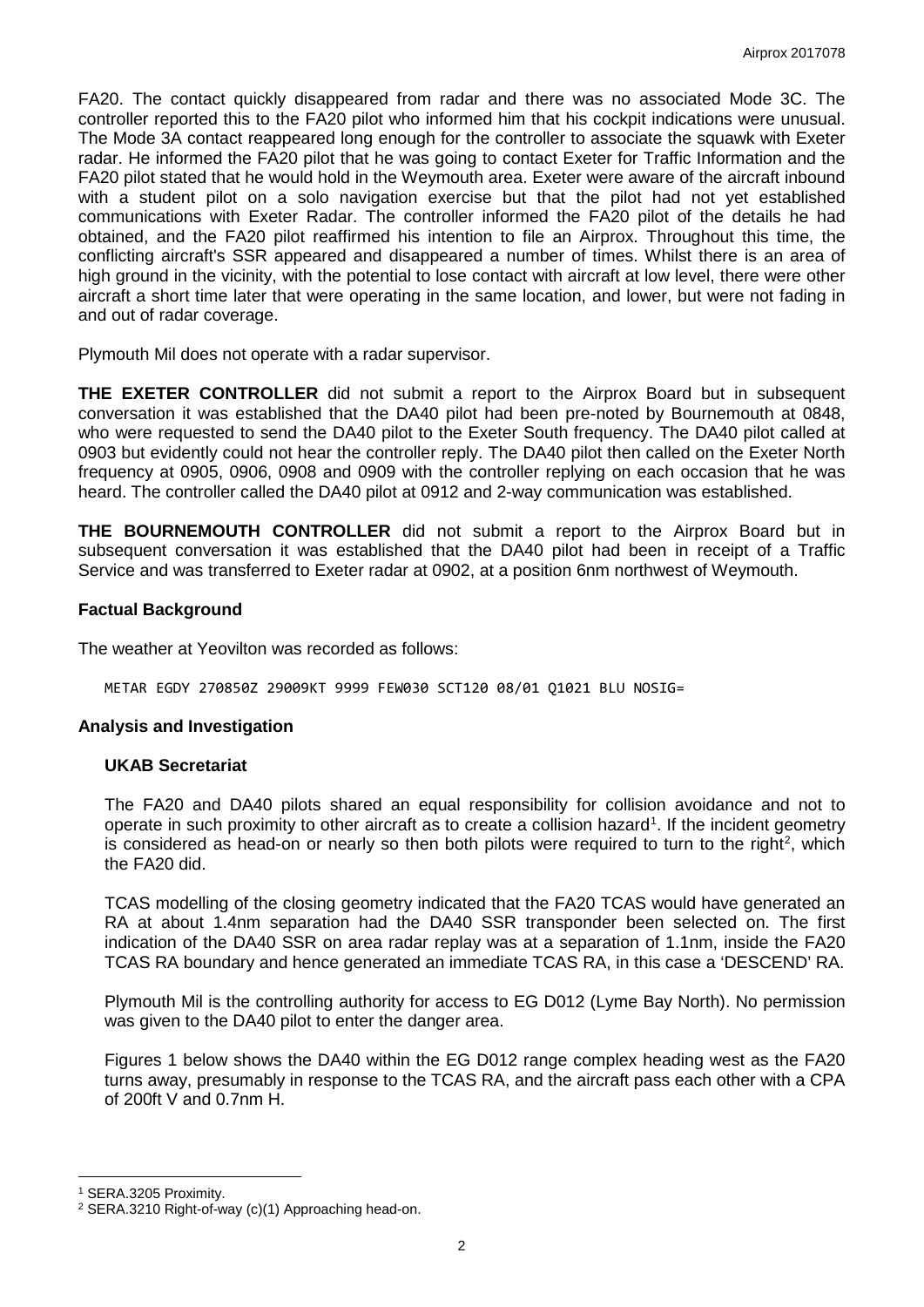

Figure 1 – CPA of 200ft V, 0.7nm H

## **Occurrence Investigation**

The Plymouth Mil investigation reported that it had been unable to establish the cause of the TCAS RA, nor how close together the aircraft came, despite the occurrence being in an area of 'solid radar cover'. A number of aggravating casual factors had been identified; however, they ultimately reflected the nature of operations within Class G airspace. It should also be noted that the DA40 pilot was a student on an early solo navigation exercise. The only possible cause of the TCAS RA that the report could identify was as a result of a faulty transponder on the DA40, which potentially provided the FA20 TCAS with erroneous data. Both aircraft's operators were contacted to obtain their opinion of the incident and to inform them of the potential for a faulty TCAS and/or transponder. Both operators reported that their aircraft systems had been checked and no faults had been identified. Because of the limited amount of data available to the Plymouth Mil controller at the time, the minimum separation between the aircraft could not be determined by ATC. Plymouth Mil has no function to record radar data. Due to the fact that the separation between the aircraft, beyond the reported altitudes, cannot be established, and this report considers that both pilots and the ATCO responded correctly to the data available at the time, no recommendations were made in this report.

# **Comments**

# **Navy HQ**

At the time of the incident, the Plymouth Mil LARS East controller had been on console for approximately 7 minutes and was providing a Traffic Service to one aircraft (the FA20), using the combined Portland and Wembury PSR/SSR radars which were reported as being fully serviceable. The other aircraft was not displaying a contact in either primary or secondary radar coverage at his console and therefore no Traffic Information was passed to the FA20 pilot until the conflicting traffic appeared behind it. It is considered unlikely that distraction or fatigue contributed to the controller not seeing the conflict developing.

The conclusions drawn by the Local Investigation are valid in that no reason could be ascertained for the lack of radar contact with the DA40, however both aircraft were flying in VMC in Class G airspace, with the FA20 pilot expecting the added protection of being within D012 without any reported conflicting traffic. The intermittent TCAS information provided to the FA20 pilot seems to have prompted the conversation with ATC as well as a course alteration that generated additional separation between the aircraft, despite the pilots not being visual with each other.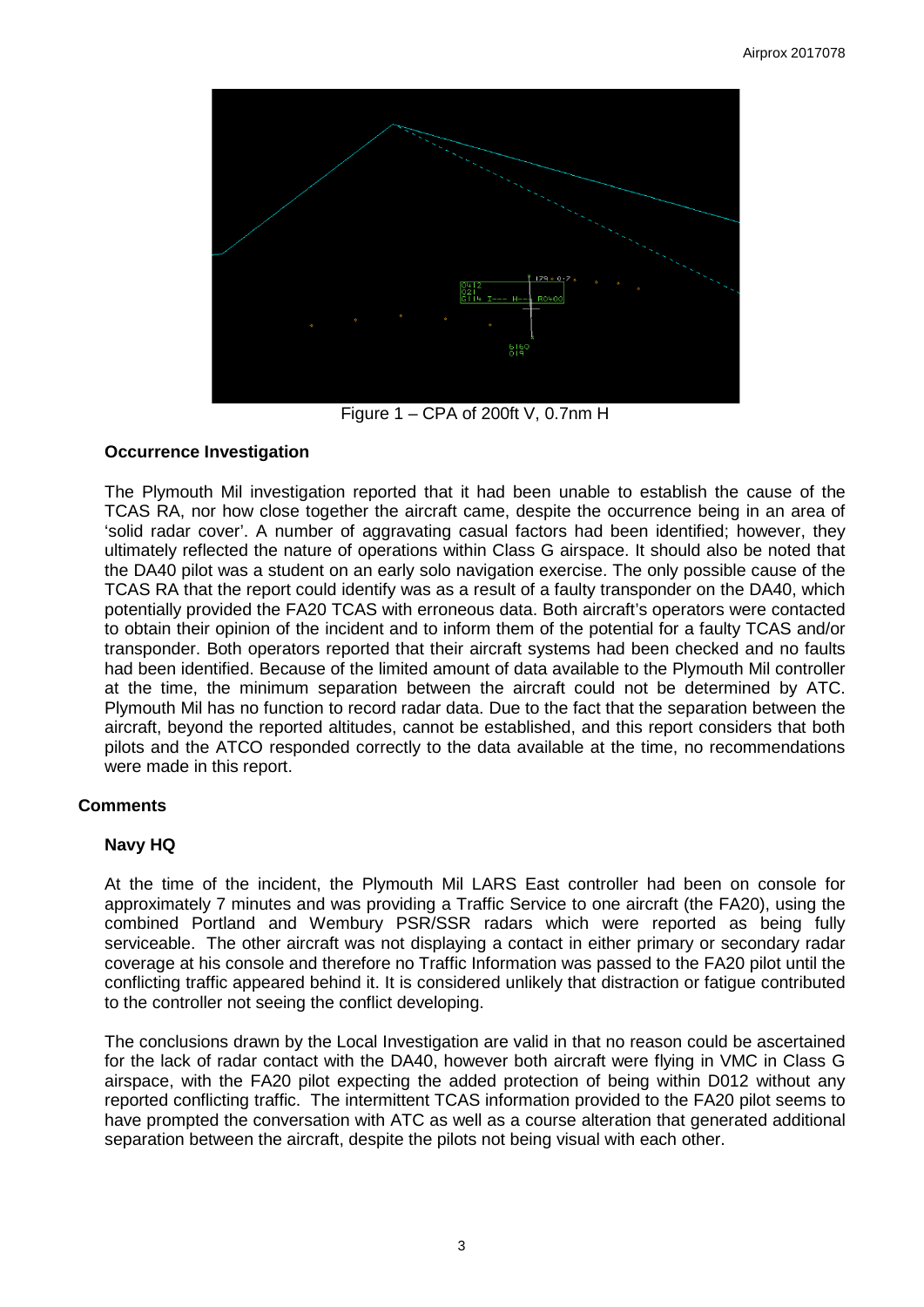## **Summary**

An Airprox was reported when a FA20 and a DA40 flew into proximity at about 0908 on Thursday 27<sup>th</sup> April 2017. Both pilots were operating under VFR in VMC, the FA20 pilot in receipt of a Traffic Service from Plymouth Mil and the DA20 pilot in the process of establishing 2-way communication with Exeter Radar, not in receipt of a Service.

## **PART B: SUMMARY OF THE BOARD'S DISCUSSIONS**

Information available consisted of reports from both pilots, radar photographs/video recordings, reports from the air traffic controllers involved and reports from the appropriate operating authorities.

Members first discussed the actions of the FA20 pilot and agreed that he could reasonably have expected a degree of protection by dint of his being in EG D012, although it was noted that the normal Rules of the Air/SERA still applied, including see-and-avoid, whether or not an aircraft had been cleared to enter a danger area. That the DA40 was also in the danger area highlighted the oft repeated advice to 'expect the unexpected'. The fact that the FA20 pilot was confronted by a TCAS RA 'out of the blue' could perhaps be explained by the fact that the area radar recording showed the DA40 as a primary-only contact until changing to a secondary response only shortly before CPA. That the FA20 turned right at about the same time that the DA40 SSR appeared on area radar indicated to the Board that the FA20 pilot only became aware of the relative position of the DA40 at a later stage than was desirable. The Board commended the FA20 pilot for taking proactive action after the flight by requesting a check of the serviceability of his TCAS; undoubtedly a wise move after the unexpected and previously not observed sequence of events on the TCAS display.

The Board then discussed the actions of the DA40 pilot and were perplexed as to why he was flying within EG D012 without clearance to do so. It was recognised that a student pilot will be prone to error but, in this case, he was operating in good weather conditions and had a significant track feature to assist his navigation (namely the southern coast of England). It was also assumed that the presence of EG D012 to the south of his planned track would have been specifically briefed as one of the Threat and Error management considerations for his navigation exercise, with the previously mentioned track feature being an effective mitigation to inadvertent entry by his remaining overland. Members were also surprised that it had taken the DA40 pilot 9 minutes to establish radio contact with Exeter ATC, in the course of which he had switched from the briefed contact frequency to a different frequency, and which was eventually successful when Exeter finally managed to establish 2 way contact. Members surmised that the DA40 pilot was probably task focused on flying the aircraft to the apparent exclusion of navigation and communication.

Turning to ATC involvement, the Plymouth Mil controller could not have provided Traffic Information to the FA20 pilot by virtue of there being no radar contact on the DA40 until after CPA. Members were unable to provide an insight as to why the Plymouth Mil radar did not generate a track on the DA40, given that it was considered an area of 'solid radar cover'.

Members quickly agreed that the Airprox had been caused by the DA40 pilot flying into confliction with the FA20 after entering EG D012 without clearance. Although the event had undoubtedly been alarming for the FA20 pilot, he had generated sufficient separation at CPA that the Board was content that a risk of collision had been averted.

### **PART C: ASSESSMENT OF CAUSE, RISK AND SAFETY BARRIERS**

Cause: The DA40 pilot entered EG D012 and flew into conflict with the FA20.

Degree of Risk: C.